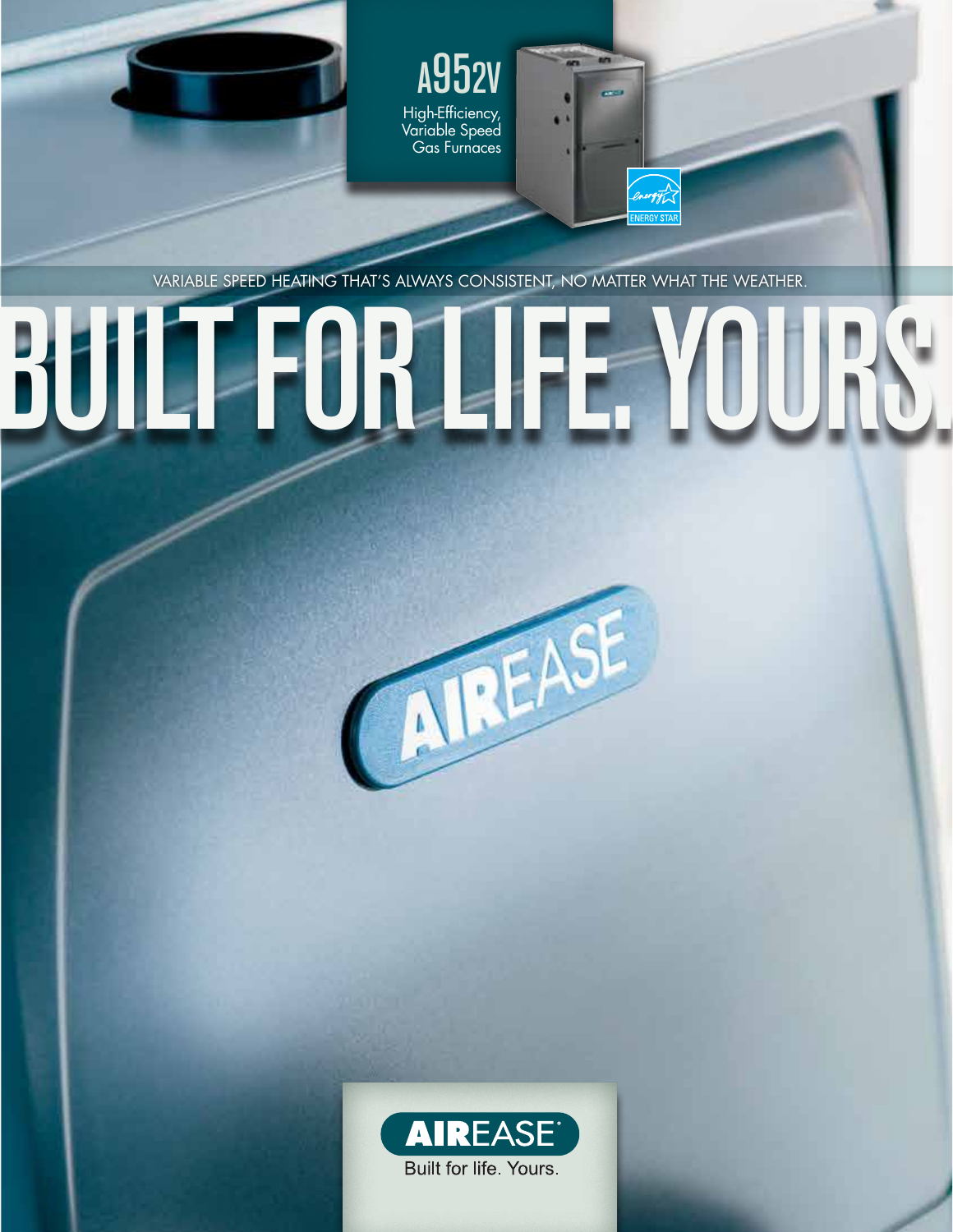

The perfect choice for consistent, highly efficient performance.

Advanced features and technology. **Quality. Efficiency. Ironclad reliability.** When you choose an AirEase™ **A952V** variable speed furnace, you're selecting the brand backed by more than 80 years of expertise, testing and research in home comfort. So you can feel confident knowing the A952V will deliver **exceptional performance** for many years to come. And that makes it the perfect choice for your family.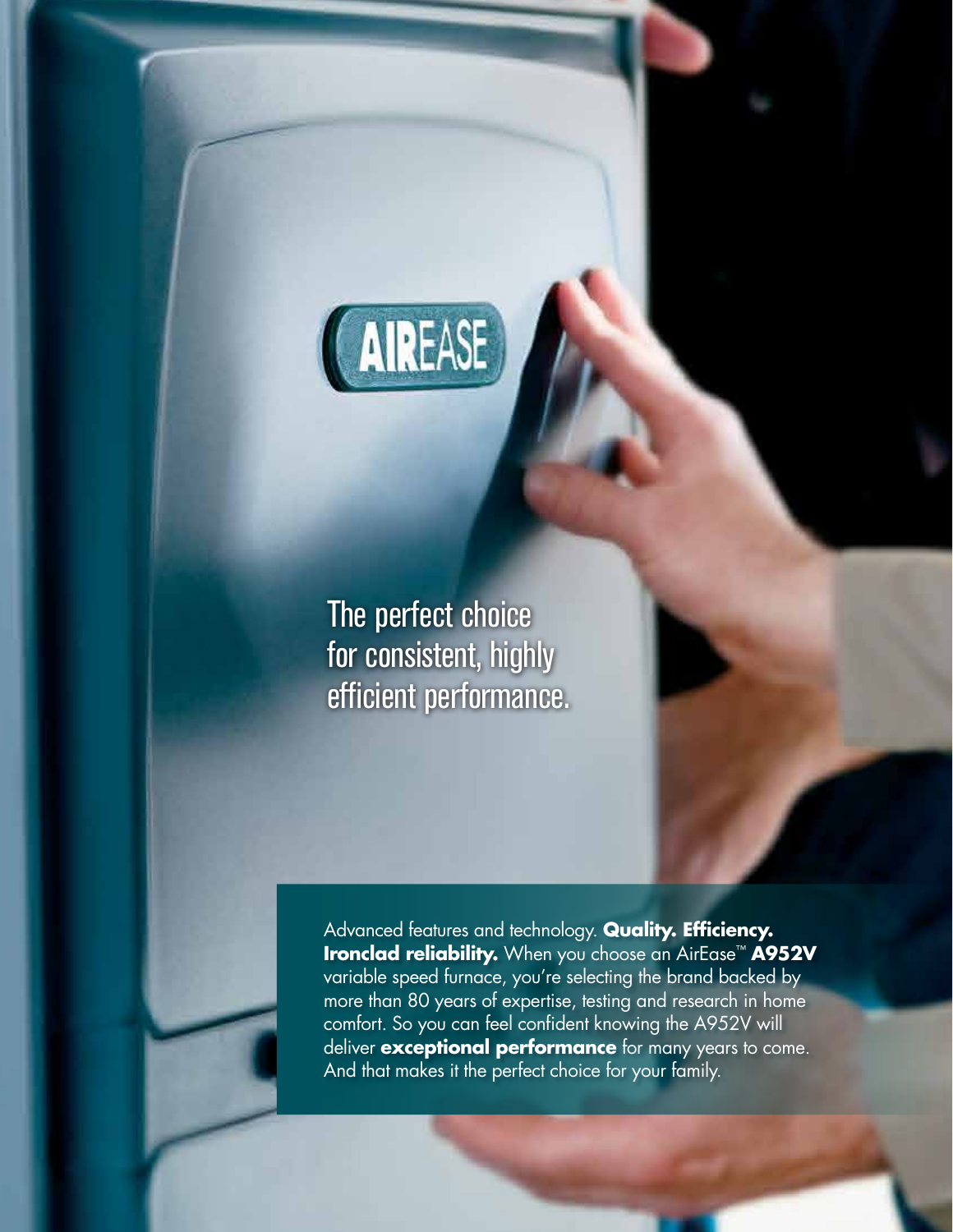#### Variable Speed Blower:

*By changing the speed of airflow during startup, your furnace can adjust humidity levels and create more even temperatures throughout your home, while enhancing efficiency and reducing operating noise.*

# **A952V** work together to bring you:

#### **CRAFTSMANSHIP**

With features like **Quiet Combustion and EHX Technologies,** the **A952V**

represents a commitment to quality materials, thoughtful engineering and extensive testing.

#### **EFFICIENCY**

Variable speed technology and a high-efficiency blower combine with an **efficiency rating of 95% AFUE** to save you hundreds of dollars a year on your utility bills. (See back cover for an estimate of annual energy savings.)

#### EHX™ Technology:

*Every AirEase furnace is engineered and built with EHX Technology, a patented design that eliminates the hot spots that can shorten furnace life. EHX Technology makes heat exchangers more durable, and with its advanced airflow system, more air contacts the heat exchanger surface area for greater heat exchange, enhancing efficiency and comfort.*

#### Advanced Heat Exchanger:

*Made from stainless steel for maximum strength and crimped, rather than welded, AirEase heat exchangers are highly resistant to thermal fatigue and other stresses caused by repeated heating and cooling. During the testing process, they are subjected to temperatures that far exceed normal operating ranges, to ensure they will stand up to decades of use.*

#### Two-Stage Heating:

*Rather than being "all on" or "all off," your furnace can adjust its heat output based on conditions inside and outside your home, so you use less energy to maintain comfort.*

#### Quiet Combustion™ Technology:

*Uses a smaller Btu input per burner for quieter start-up and operation while providing more even heat distribution.*

#### Internal Monitoring:

*Your AirEase A952V furnace's electronic control system prolongs system life by continuously monitoring internal components for optimum performance and fault prevention.*

### **(1)** Dual-Fuel

*The combination of a gas furnace and an electric heat pump pairs two energy sources for the perfect*  **The advanced features of the AirEase balance** of energy efficiency and comfort.

#### COMMITMENT

AirEase's dedication to a better product is backed by a Limited Lifetime Warranty on the stainless steel heat exchanger and a 10-Year Limited Warranty on parts.\*